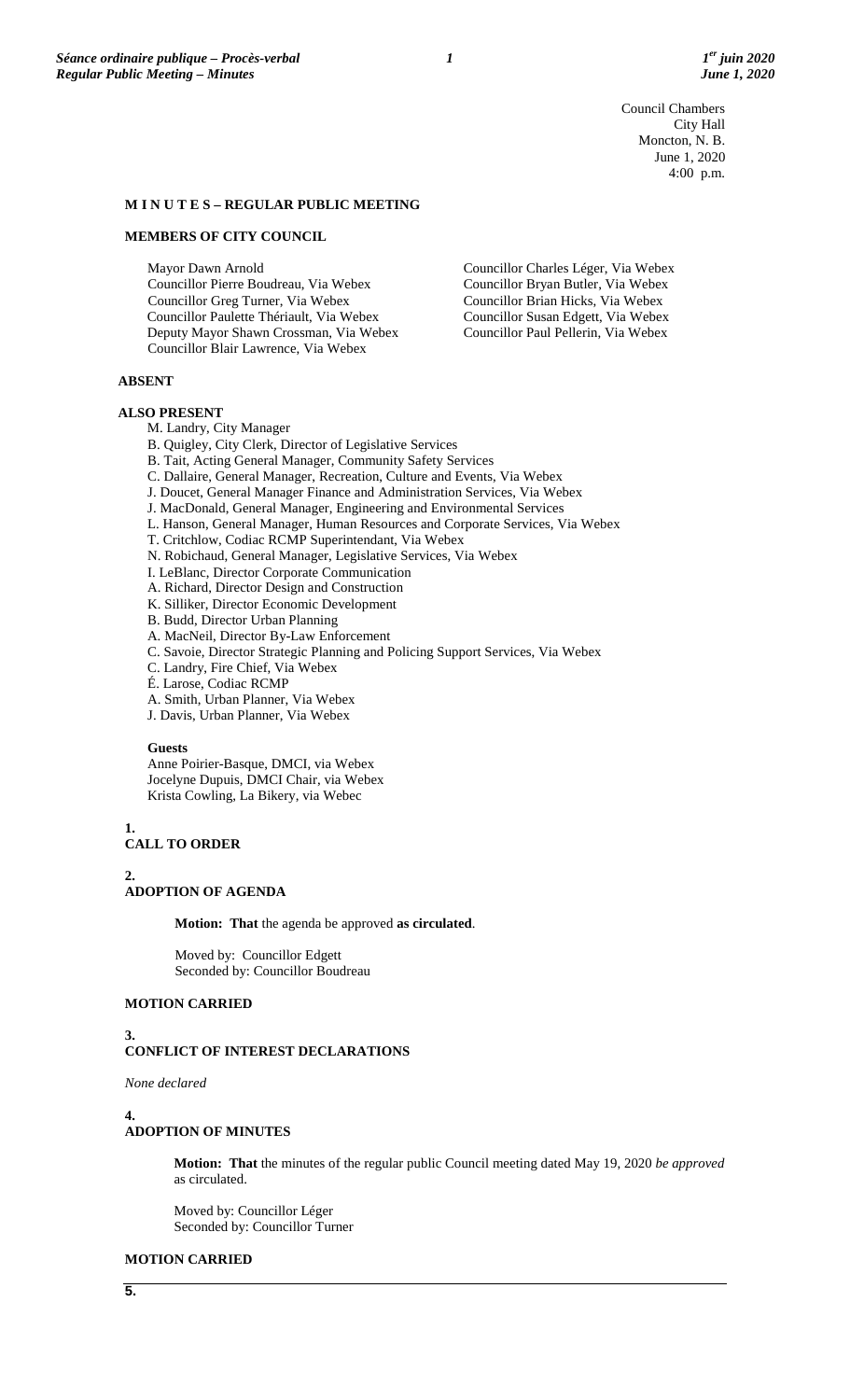## **PUBLIC AND ADMINISTRATION PRESENTATIONS**

## **6.1 PUBLIC PRESENTATIONS**

5 minutes

**6.**

# **Other Presentations**

2 minutes

## **6.2 ADMINISTRATION PRESENTATIONS**

15 minutes

6.2.1 **Update** – Covid-19 (Coronavirus) – Marc Landry, City Manager & Conrad Landry, Fire Chief

Mr. Landry spoke of the changes in the past week in Campbellton regarding COVID-19. That city is now opened to the public; however, have halted the second phase of employees returning to work.

Chief Landry advised that the Emergency Order has been extended for 4 more weeks, and phase 2 of level Yellow has been extended to June 5 for reopening.

Superintended Critchlow indicated that work is slowly coming back to normal at the station, with some employees still working from home. He also indicated that the volume of calls continues to remain low over the past few weeks.

In response to Council Butler's question, Chief Landry indicated that playparks remain closed, and the signs should still be in place. Staff will be asked to go around town to see if these are still in place. He did advise Council that there is a plan being worked on to reopen the play parks within the city.

Councillor Léger requested that an update take place with Council during COTW or Regular Public Council as to homelessness, shelters within the City during the summer months.

Chief Landry indicated that basketball is not permitted at this time as it is considered a low contact sport. Once it is allowed, it will be subject to the 10 or less rule.

Councillor Thériault indicated that a light in the Braemar area that is left on during the night and the public has asked that this light be turned off during the night time hours. Ms. Dallaire indicated that they will review the file in the next few weeks, and will report back to Council.

In response to a question from Councillor Edgett, Mr. Landry advised that currently, 30% of employees are back at City Hall full time and 50% on a part time basis. The team continues to work to get the next phase of employees back to work by mid-end of June.

Chief Landry advised Council that the chambers should be ready for occupancy by the June 15, 2020 Council meeting.

### **7. PLANNING MATTERS**

7.1 **Public Presentation –** Municipal Plan amendment application for PID 70531033 at Twin Oaks Drive and Ryan Street

Mr. Budd advised Council that administration has received an application from Cordova Realty Limited to rezone PID 70531033 from R2 (Two Unit Dwelling) to R3 (Multiple Unit Dwelling) and MU (Mixed Use) to accommodate the development of a mixed-use node with high and medium density residential dwellings with commercial uses and services.

Rezoning a portion of the property at the corner where Twin Oaks Drive meets Ryan Street from R2 to MU will require an amendment to the Municipal Plan to amend the designation from NH (Neighbourhood) to MUC (Mixed Use Centres and Corridors).

At the May 19, 2020 Regular Meeting, Moncton City Council resolved that a Public Presentation be scheduled for June 1, 2020 in order to inform the public of the proposed Municipal Plan amendment Z-113.27 as it pertains to the rezoning of PID 70531033 at Twin Oaks Drive and Ryan Street.

To implement the zoning change, a portion of the property needs to be re-designated in the Generalized Future Land Use Map of the Municipal Plan to MUC (Mixed Use Centres and Corridors).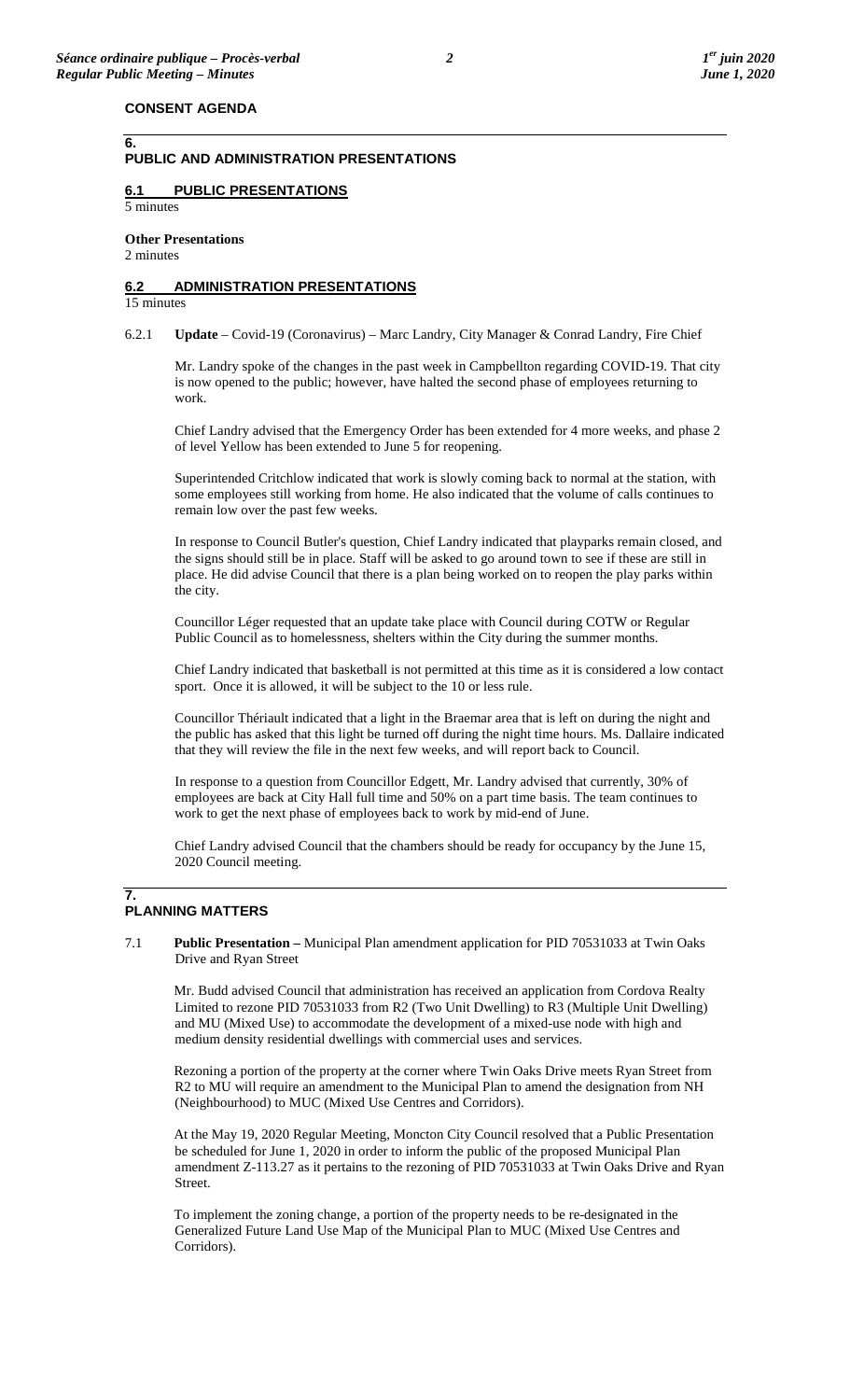The statutory notice of the public presentation appeared on the City's website on May 20, 2020, and in the newspapers on May 23, 2020.

In addition to setting the Public Presentation date, City Council resolved to:

- Schedule a tentative date for the Public Hearing for July 20, 2020; and
- Refer the application to the Planning Advisory Committee (PAC) for its written views.

Mr. Budd advised that the project has 4 phases and will be completed with 10 years. A shade study was performed and the information is available by contacting the Urban Planning Department. He reviewed the various conditions attached to the development.

Mr. Budd advised the public that they can view the development on Let's Chat Moncton, or submit any objections to the City Clerk's Office.

**Motion: That** Moncton City Council proceed with the Municipal Plan amendment being By-law Z-113.27 and the Zoning By-law amendment being By-law Z-213.73 by confirming the Public Hearing for 4:00p.m., July 20, 2020 in Council Chambers at City Hall.

Moved by: Councillor Hicks Seconded by: Councillor Butler

#### **MOTION CARRIED**

**9.**

#### **8. STATEMENTS BY MEMBERS OF COUNCIL**

### **REPORTS AND RECOMMENDATIONS FROM COMMITTEES AND PRIVATE MEETINGS**

#### 9.1 **Recommendation(s)** – Committee of the Whole – May 25, 2020

Mr. Tait provided an overview to Council on the need to have a shopping cart by-law within the City of Moncton.

Abandoned shopping carts have been identified as an issue of concern. Carts left on public or private property are not only a visible blight in a neighborhood, they also may create hazards or obstacles for individuals with accessibility issues navigating city sidewalks. Currently, City administration collects abandoned carts and returns them to the stores, at no cost to the store owner. As an example, in just one day earlier this year, over 20 carts were collected and returned and this practice is not sustainable.

In response to this issue, administration has drafted a "Shopping Cart By-law". The By-Law is modeled after other similar legislation in jurisdictions such as Ottawa and Halifax Regional Municipality. Highlights of the draft by-law include the following:

Will apply to stores located within a designated zone (essentially expanded downtown area); Stores will be required to implement an approved cart management system, and provide store address and contact information on each cart;

Stores must retrieve abandoned carts within 24 hours of notification at their own expense; Carts not retrieved by stores will be collected by the City and impounded, and only released to the store upon payment of a \$50 retrieval fee.

The intent of the by-law is to place the onus on store owners to prevent their carts from being taken from their property, and to provide a cost-recovery mechanism for abandoned carts to be removed from public or private property.

In response to a question from Councillor Butler, Mr. Landry indicated that the by-law would be in-force for the entire city. Cart identifiers are only required for downtown businesses.

Mr. Tait advised Council the by-law as it written is limited to signage and a 24-hour retrieval number. Councillor Thériault suggested that perhaps this option be implemented. Mr. Robichaud advised Council the by-law allows for owners to install these anti-theft devices to their carts; however, is not mandated.

Councillor Léger suggested that staff have additional consultation with business owners. He questioned the fees associated with the by-law, and the ability/willingness of store owners to pay. Mr. Robichaud indicated that business owners had been consulted on the by-law. He also informed Council that once the 7 day hold on the cart is concluded, the City has the ability to dispose of the cart.

Councillor Léger requested that City of Moncton staff be on the lookout for abandoned carts on city streets.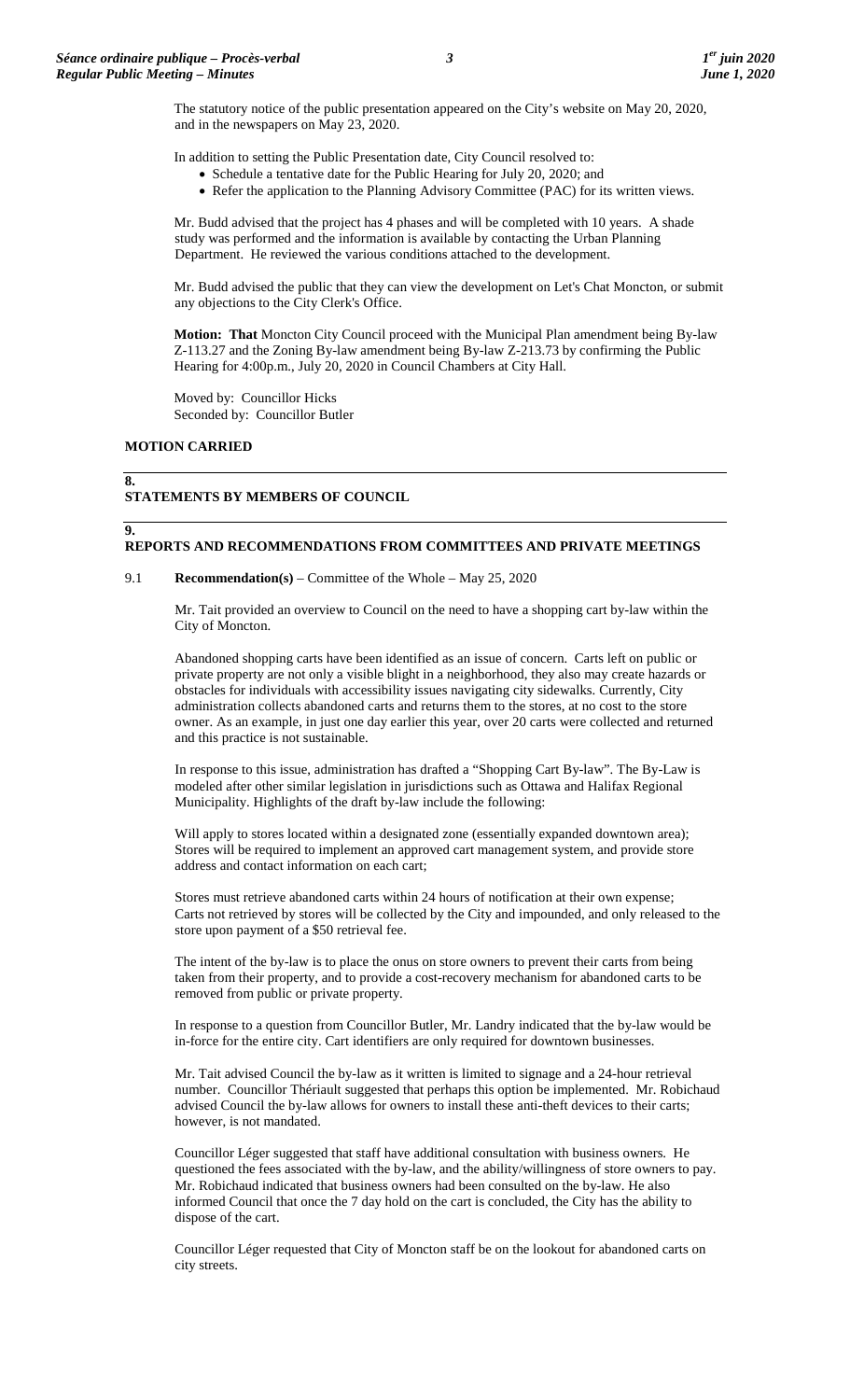**Motion: That** Administration bring forward the draft By-law #A-1620, being a By-Law Relating to Shopping Carts in the City of Moncton, at an upcoming Public Council Meeting to provide consideration of giving first reading to the by-law. Council will be updated periodically on the status of the enforcement related items regarding this by-law.

Moved by: Councillor Butler Seconded by: Councillor Turner

#### **MOTION CARRIED**

The principal purpose of the Affordable Housing – Building Permit and Planning Fee Equivalent Grant Policy is to increase affordable housing stock in the City. The policy provides assistance to eligible applicants by reducing property improvement costs through the provision of grants equal in amount to fees/costs related to development and building permits, demolition permits, subdivision applications, Municipal Plan and Zoning By-law amendments, and variances and other Planning Advisory Committee applications. The Policy will in turn help leverage additional provincial and federal funds to spur the development of affordable housing, since such external funding programs are dependent on multi-governmental partnerships and assistance.

Subject to assessment criteria, this policy applies to new developments that create additional affordable units; new developments that create additional sleeping units for rooming houses, or for transitional housing or supportive housing in the forms of assisted living facilities or residential care facilities; or new emergency housing. This may entail the construction of new buildings, or the renovation and re-use of existing buildings.

**Motion: That** Moncton City Council adopt the Affordable Housing – Building Permit and Planning Fee Equivalent Grant Policy, effective July 1, 2020; and that the pilot program run over the next three (3) years in which administration shall report back to Council at the 12, 24 and 36 month milestones to evaluate the success of the program.

Moved by: Councillor Léger Seconded by: Councillor Lawrence

## **MOTION CARRIED**

# **10.**

## **REPORTS FROM ADMINISTRATION/ RAPPORTS DE L'ADMINISTRATION**

10.1 **Presentation** – Main Street One-way Concept; Enhancements to Downtown Sidewalk Café and Patio Program

Mr. Silliker updated Council on the plans for a one-time solution for a one-way direction traffic on Main Street for the upcoming summer months.

Downtown restaurants and cafés continue to make plans to re-open and install sidewalk patios; many options have been explored to support these businesses or provide enhancements to the downtown café by-law or patio program.

Administration has consulted with Downtown Moncton Centre-Ville Inc. (DMCI) on various options. Further, an inter-department working group consisting of By-Law, Engineering and Economic Development representatives has been formed to meet the restaurant owners/operators at their place of business to review their needs.

Administration has found that "one size fits all" does not apply to all the needs of the restaurants and cafés. Each of the businesses has unique needs mostly based on their location, configuration or geographic location in the downtown.

Many restaurants have yet to re-open or make application through the sidewalk café by-law. Moving to this one-way configuration will also allow the City flexibility to respond to the upcoming needs of downtown restaurants and cafés as they make plans to re-open or establish a downtown patio presence in the coming weeks or months.

The bike lane will allow broader and diverse audiences to cycle to downtown restaurants to allow more people to participate in the downtown re-opening and economy. Engineering is exploring best options to delineate the bikes lanes from the vehicle lane.

It is recommended to have a review of the amendment no later than Labour Day 2020 in order to determine the proper date for closure of the project.

The option proposed requires an amendment to By-Law T-310.

Councillor Thériault requested staff to explore options on how to utilize Main Street during the winter months. She wondered if it should remain one-way to allow for winter cafés.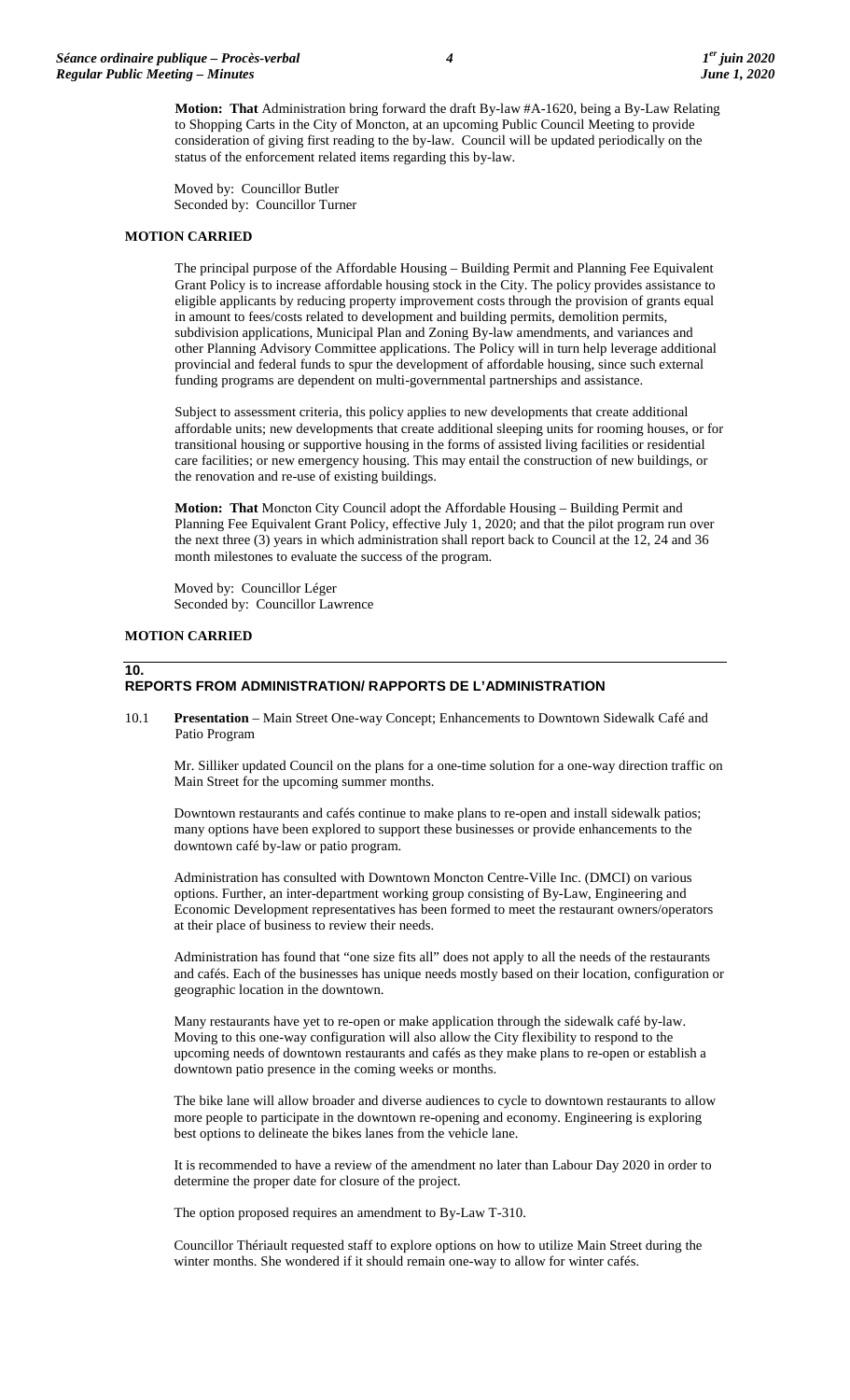Councillor Butler expressed his concerns with having Main Street remain one-way following the pilot project. He requested that the business owners be consulted.

Councillor Léger requested that administration reach out to businesses along St. George Street.

Councillor Lawrence requested stats be provided to Council from this summer vs previous years indicating visits from local patrons vs tourist outside the province.

**Motion: That** Moncton City Council amend By-Law T-310 to configure Main Street as a oneway Street from Botsford Street to Lutz Street with an east to west vehicle pattern including a bidirectional bicycle lane on the south side of Main Street until October 31, 2020.

Moved by: Councillor Turner Seconded by: Councillor Léger

## **MOTION CARRIED**

## 10.2 **Request for Proposal RFP20-023** – Storm Sewer Review and Master Plan – Phase 9

**Motion: That** Moncton City Council award Request for Proposal #RFP20-023 – Storm Sewer Review and Master Plan – Phase 9 to the Proponent having received the highest total score, being EXP Services Inc. for the total proposed price of \$459,766.55, including H.S.T. @ 15% and Estimated Disbursements.

It is recommended that the budget for this project be set at \$1,000,000.00(net HST) which shall encompass the professional fees that will be incurred through Request for Proposal #RFP20-023, but will also include all costs and disbursements required for CCTV sewer inspection and related services, installation of Inlet Control Devices (ICD) and other project-related incidentals as required.

It is also recommended that a Professional Engineering Services agreement be drafted, and that the Mayor and City Clerk be authorized to sign said agreement and affix the Corporate Seal of the City of Moncton thereto.

Moved by: Councillor Pellerin Seconded by: Councillor Hicks

### **MOTION CARRIED**

## **11.**

# **READING OF BY-LAWS**

The City Clerk announced that the following by-laws will be posted on line at **www.moncton.ca** in *lieu of reading them into the record at future meetings, pursuant to Section 15.3(a) ii (A&B) of the Local Governance Act, or same can be faxed, mailed or e-mailed to interested parties at their request*.

11.1 **A By Law** in of Relating to Shopping Carts in the City of Moncton, being By-Law A-1620 – *First Reading*

*First Reading*

11.2 **By-Law** in Amendment of a By-Law Relating to the Regulation of Traffic and parking in the City of Moncton, being By-Law T-310.33 – *First Reading*

### *First Reading*

*Pursuant to Section 15.3(a) ii (A&B) of the Local Governance Act the following by-laws were posted on the City of Moncton Internet site for the required time period specified in the Act. The by-laws receive second and third readings by title only.*

11.3 **A By Law** in Amendment of the City of Moncton Plastic Bag Reduction By-Law, being By-Law P-619.1 – *Second and Third Readings*

**Motion:** I would move that  $2^{nd}$  Reading be given to By-Law P-619.1.

Moved by: Councillor Léger Seconded by: Councillor Edgett

# **MOTION CARRIED**

*The Clerk gave 2nd reading to the By-Law P-619.1*